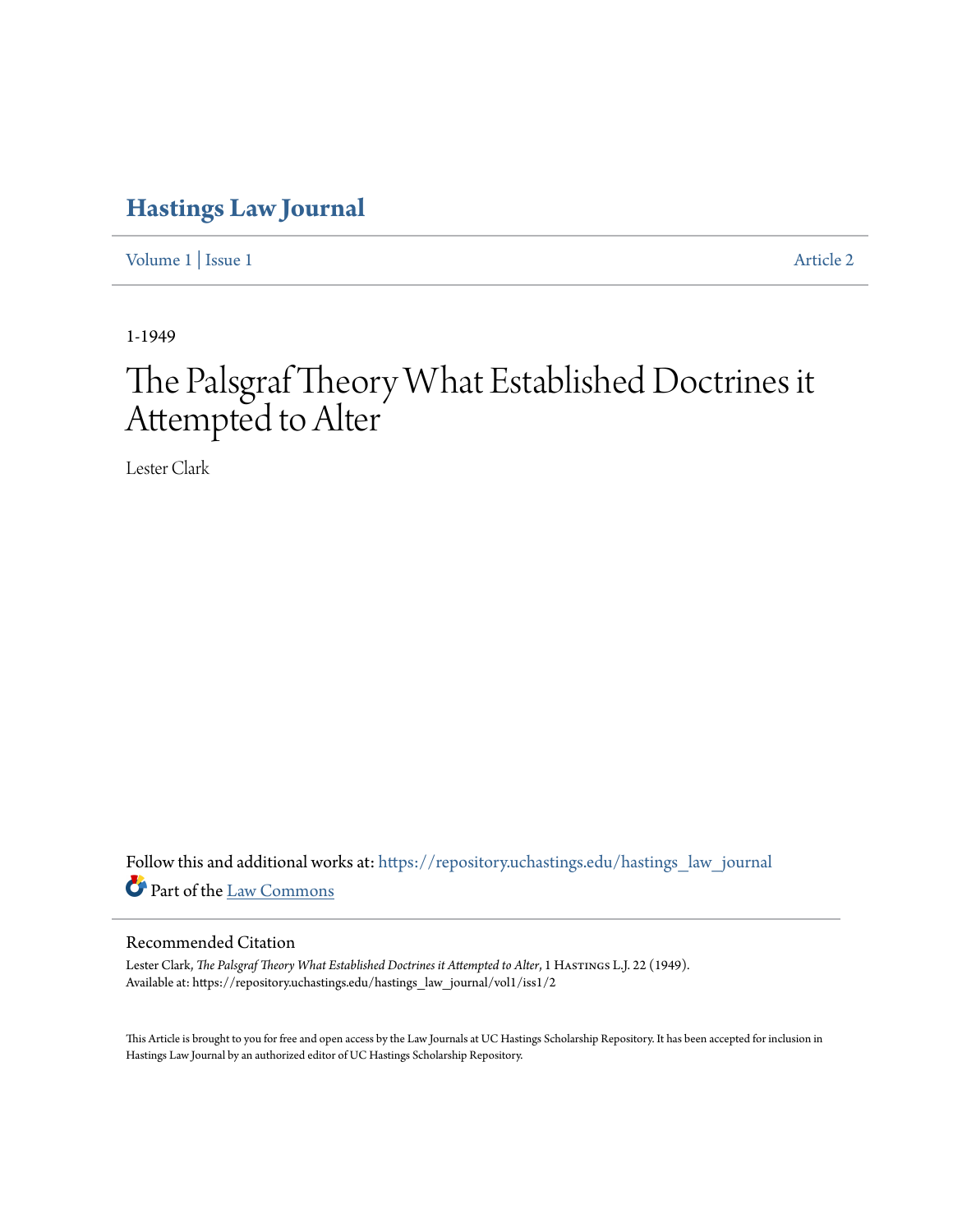### THE PALSGRAF THEORY WHAT **ESTABLISHED** DOCTRINES IT ATTEMPTED TO ALTER

BY LESTER CLARK

At a depot of the Long Island Railroad a passenger with a small paper wrapped package under his arm ran to<br>catch a train already moving out of the station. The catch a train already moving out of the station. passenger jumped for the step of the train, reached it, and then wavered there attempting to maintain his balance. Two of the train guards employed by the Railroad reached to grab the passenger and haul him to safety. As they did so they dislodged the package under his arm and it fell to the rails. Though the package to all appearances was innocuous, it in fact contained fireworks which exploded as a result of the fall. The shock wave from the explosion threw down some heavy scales many feet away. A Mrs. Palsgraf, standing under the scales, was struck by them and severely injured. She subsequently sued the Railroad for the injuries thus sustained. From the final decision In that suit, handed down by the New York Court of Appeals, arose the famous and controversial Palsgraf Theory. Mr. Justice Cardozo, who was at the time Chief Justice of the Court and wrote the Majority Opinion, took that occasion to propound a doctrine of negligence contra in many ways to what were until then considered the established doctrines. Justice Andrews, with the concurrance of Justices Crane and O'Brien, vendered a vigorous dissenting opinion supporting the accepted views. As its title indicates, this paper will not deal with the merits of the Palsgraf Theory or its reception in other courts but rather will attempt to define exaetly what the theory is and the extent to which it was intended to alter theretofore accepted theories.

The Court was agreed as to the following conclusions of fact in the case: **(1)** It was foreseeable that the actions of the guards might result in injury to the passenger they assisted or to his package, and therefore there was negligence as to this passenger; (2) It was not foreseeable that the actions of the guards would result in injury to Mrs. Palsgraf; **(3)** Their actions were the proximate cause of the harm to Mrs. Palsgraf. (At least this contention of Andrews was not denied by Cordozo.) Thus it is seen that the split of the Court was caused entirely by differences in theory.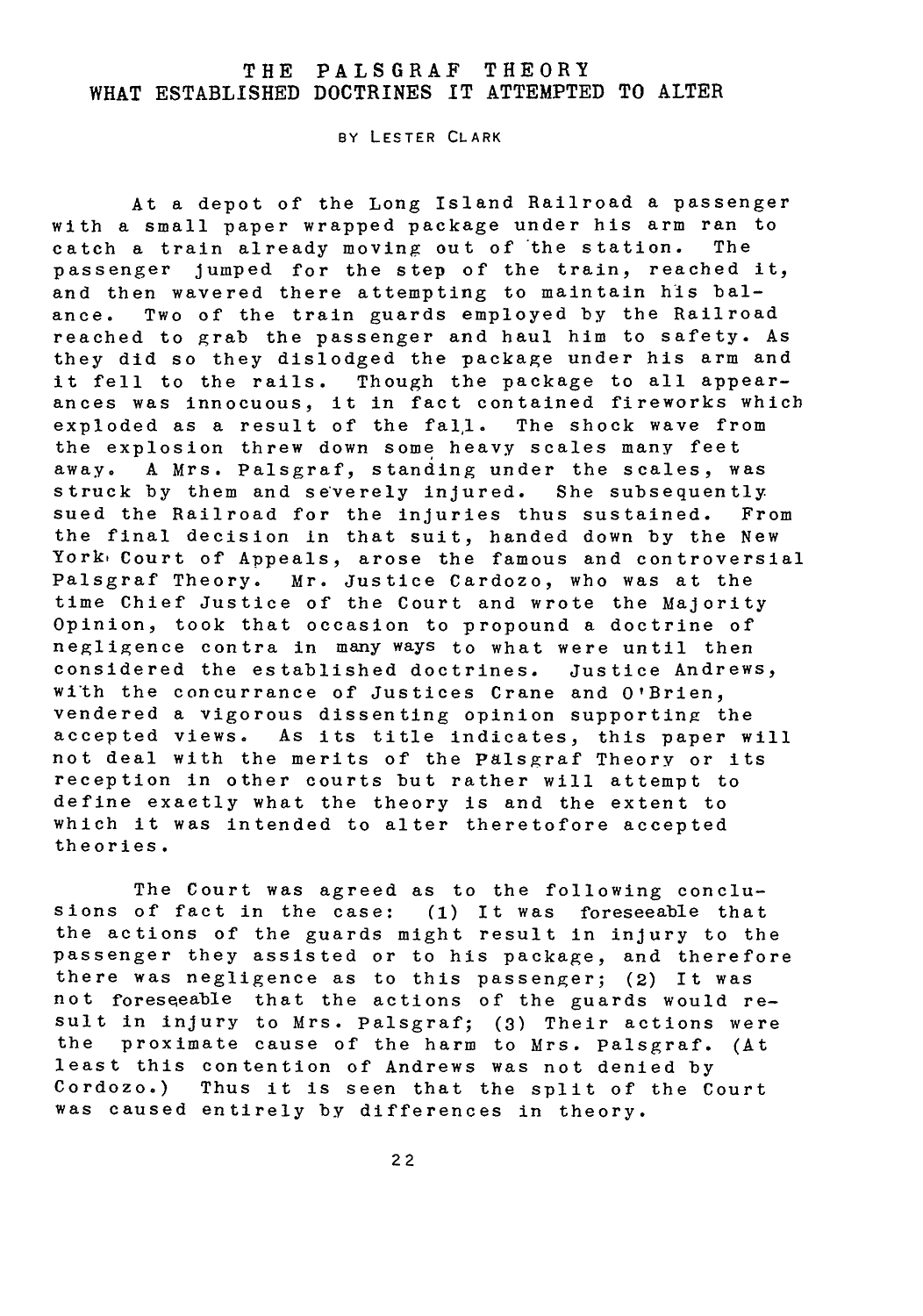Justice Andrews contended that the theory applicable to the case was that developed from the dicta of the judges in Smith v. London & Southwestern Ry. Co., Exchequer Chamber, **1870.** L.R. **6** C.P. 14. A brief statement of that doctrine might be: Once negligence is shown there is liability to all those whose injuries were proximately caused by the negligence regardless of the foreseeability of the injury to them.

Applying the admitted conclusions of fact to the doctrine, Andrews contended that the Railroad Company was liable to Mrs. Palsgraf since their acts (the acts of the guards, their employees) were negligent and were the proximate cause of the injury suffered. Chief Justice Cardozo, and the majority, held that the guards \*violated no basic duty of care to Mrs. Palsgraf despite the facts that they were negligent as to the passenger boarding the train and that this negligence caused the injury to Mrs. Palsgraf. If there was no violation of a duty of care to Mrs. Palsgraf then, Cardozo held, there was no liability for the injury. In the opinion of the majority, the factual conclusion that the injury to Mrs. Palsgraf was unforeseeable gave rise to the legal conclusion that there was no duty owed. The theory of duty on which the legal conclusion was based is the crux of the Palsgraf theory.

#### THE PALSORAF THEORY OF THE **DUTY** OF CARE

Chief Justice Cardozo looks first for a duty of care toward the plaintiff laid upon the defendant's servants in their acts. He says that the duty of care - the duty to avoid negligence - is not thrust upon one unless there is foreseeable "To the eye of reasonable vigilance," or to the average prudent man, a possibility that the act complained of would injure the complaining individual. If the possibility 'of injury to any person or his interests could be foreseen, then a duty is laid upon the defendant to us due care in his actions to avoid injury to that person. A corresponding right to protection against resulting injury arises in those persons to whom the injury was foreseeable. The duty under which the defendant is put is a duty solely to those whose injury could be foreseen, and the right of protection against injury resulting from a breach of duty accrues solely to those persons.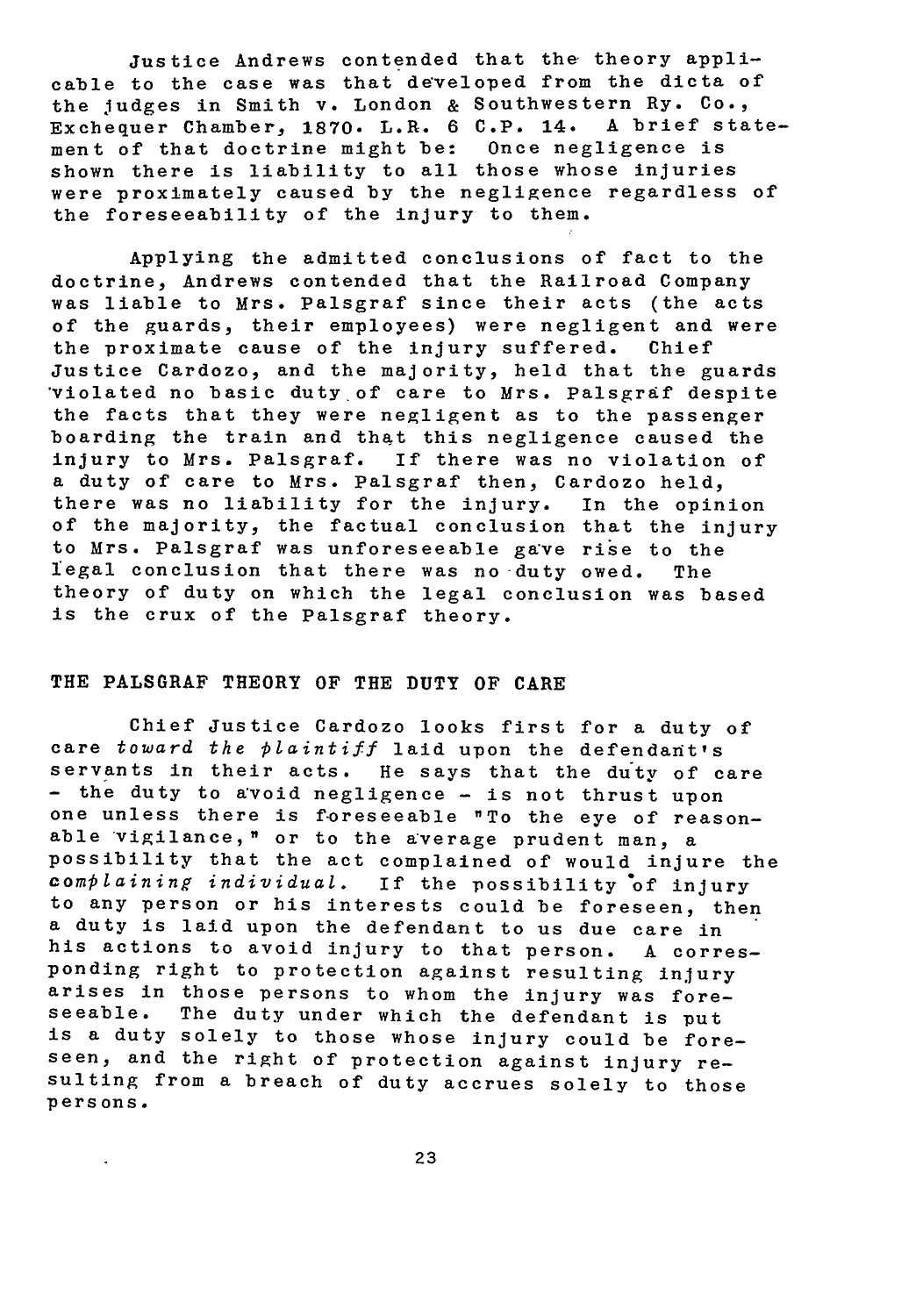Chief Justice Cardozo says the duty has an "orbit", or if you prefer, a range, which extends only so far as **9.** prudent man might foresee harm spreading from the act. rhe duty extends only to those persons who are themselves within, or who claim interests within, the orbit of duty; i.e. the area within which injury is foreseeable. From this concept of the boundary of the duty comes the oft luoted statement that:

> "The risk reasonably to be perceived defines the duty to be obeyed. "

#### E STABLISHED DOCTRINES ALTERED BY THE THEORY

**By** tracing the limits of the intended applicability of the theory of Mr. Justice Cardozo in the Palsgraf case we may hope to arrive at a conclusion as to which niche in the Law he intended it to fill.

Justice Cardozo makes clear that in limiting the extent of duty to the extent of foreseeability of harm he does not mean to limit other factors of liability in negligence to the foreseeability-of--harm test.

The decision states that once the duty to a particular person is fixed, then it is not necessary that harm to that person or his interests occur in a foreseeable manner in order that there be liability for the breach of duty. Professor Cathcart's favorite illustration of this principle was the case of Reydon v. The Waterworks, 32 S.W. 828. A tank, on a negligently constructed water tower, fell from the tower onto a house below. This overturned an oil lamp in the house and the lamp's burning oil spread to the occupant of the house burning him to death. Possibility of harm to the occupant could be foreseen, hence there was a duty to him. However, the particular manner in which the harm occurred to him might be held unforeseeable - fire from water is certainly not a common occurrance and yet there was liability for the death. Liability here is not inconsistent with the Palsgraf theory, for Justice Cardozo says:

> "This (i.e.: that there is no duty to those not within the risk.) "does not mean, of course that one who launches a destructive force is always relieved of liability if the force, though known to be destructive, pursues an unexpected path."

Nor does the defendant necessarily escape liability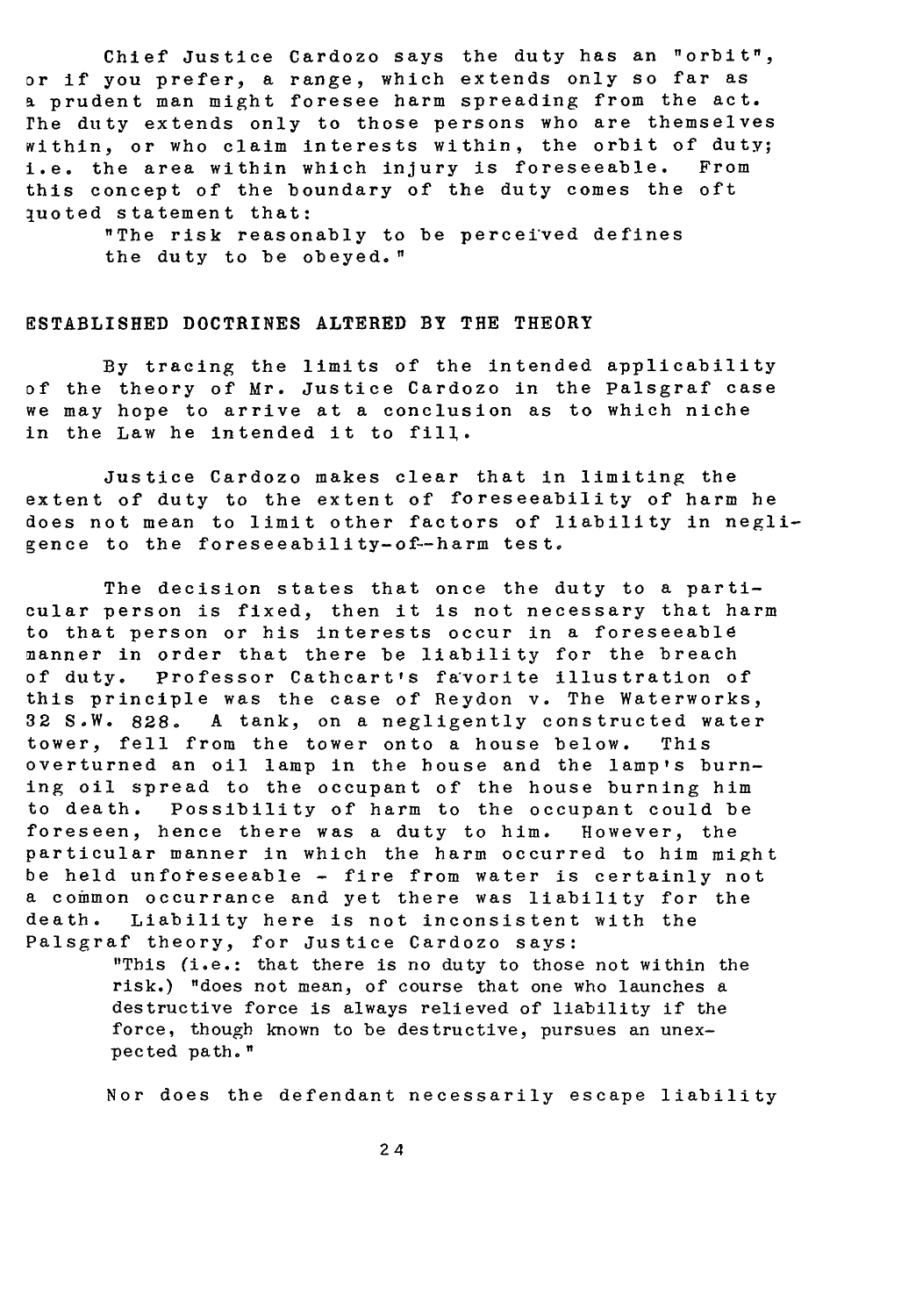under the Palsgraf theory merely because he injured a  $particular$  interest of the plaintiff to which harm was unforeseeable if his act did foreseeably threaten harm to another interest, of the plaintiff. Once the duty to the particular plaintiff has arisen through foreseeability of harm to the plaintiff's property interest, then the orbit-of-duty theory of the Palsgraf case is satisfied; and without inconsistency i.t would be held that there was liability for unforeseeable injury to the person of the plaintiff. Justice Cardozo only states as to this that:

> "There is room for argument that a distinction, is to be drawn according to the diversity of interests invaded."

What requires special emphasis is that the decision does not concern itself with proximate cause. The fact that the act of a defendant "proxima'tely" or "directly" caused injury to a plaintiff would avail the plaintiff nothing unless he could show that the defendant owed him a duty. Unless duty could be shown the primary factor of the plaintiff's cause of action would be missing. The existence of a duty owing to the plaintiff from the defendant and a breach of that duty are, of course, the most essential parts of any cause of action. Justice Cardozo, not finding a duty owed to the plaintiff, had no occasion to touch upon the doctrine of proximate cause or its sub theories of inter vening and responsible cause. True, the theory of the Palsgraf Case in application would limit the instances where an inquiry into proximate cause would be necessary, but it does not attempt to change the legal theory of causation itself.

In order to establish the defendants' liability under either the majority or minority view, the plaintiff must first establish that there was a duty of care owed, a breach of that duty by the defendant, and that this breach of duty proximately caused the plaintiff's injury. It is the doctrine of extent of duty, and not the doctrine of proximate cause, which was changed by the Palsgraf theory.

A better understanding of what is meant by the above statement may be facilitated by a more detailed exposition of older theories on which Justice Andrews based his dissent. The Andrews view of duty is that while the duty of care arises originally through foreseeability, still, once the duty does arise, then it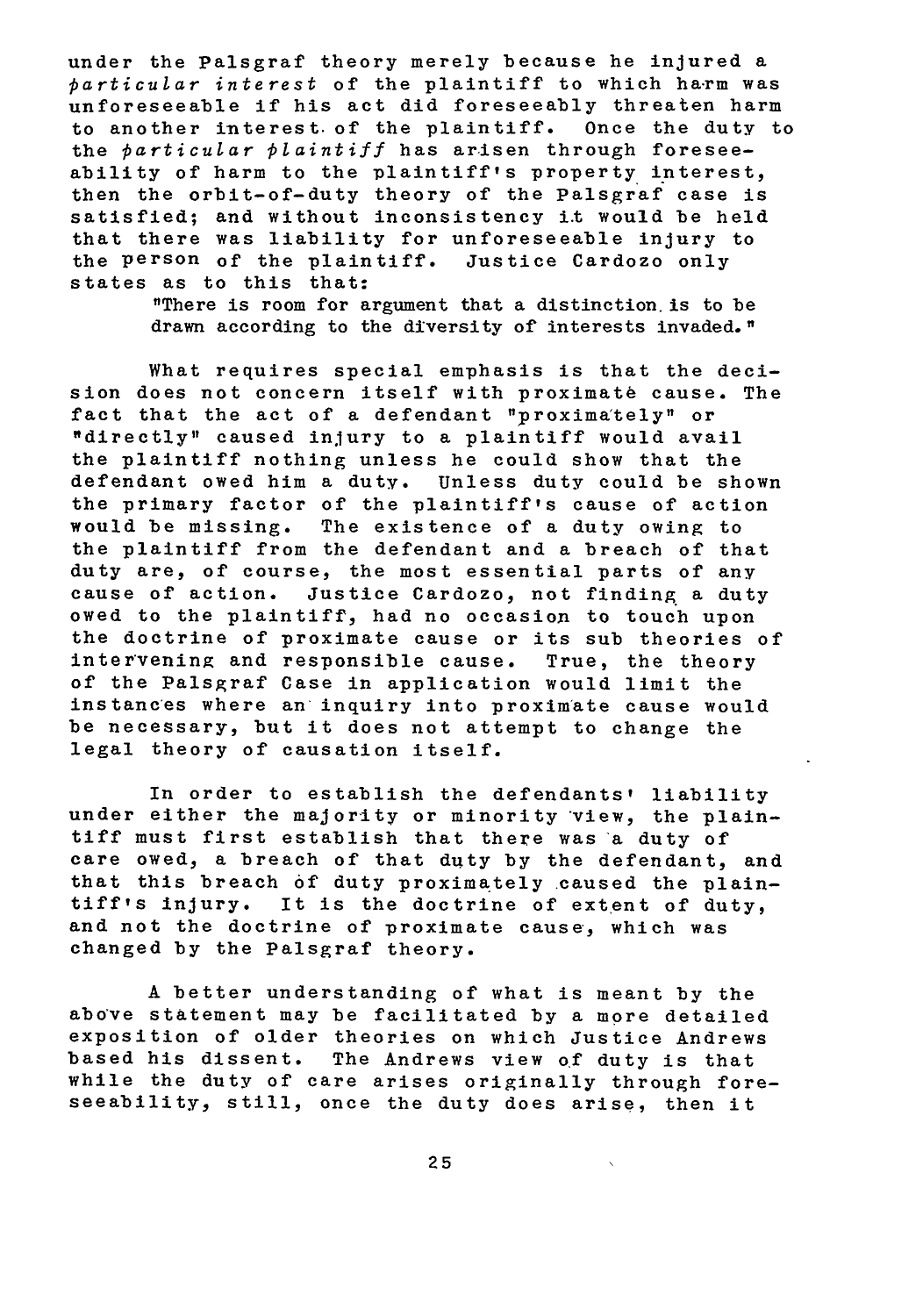is owed to society in general, rather than only to those whose injury could be foreseen as Chief Justice Cardozo would have it. But, though he finds the duty general, Justice Andrews would not have liability extend to all those to whom the duty was owing. Liability extends only to those whose injury is "proximately" caused by the breach of the duty. Thus though the duty is unlimited the liability is restricted. But the restriction here is not the same as that used by Chief Justice Cardozo. Cardozo would apply a primary limitation of the duty while Andrews would supply only a secondary limitation of liability for the breach of the duty. It might be suggested that, whether the limitation is primary or secondary, it would be the same under an interpretation of proximate cause as foreseeable cause. But Justice Andrews rejects any such idea both by his statement that, "This is not a mere dispute as to words," and his correct interpretation of proximate cause as not consisting exclusively of, though including, the factor of foreseeability. Further, Justice-Andrews does not view foreseeability from the same position as Chief Justice Cardozo. Foreseeability of effect in proximate cause is only necessary to continue the liability of the original where there is an intervening cause. The foreseeability, to Justice Andrews, is not necessary from the time of the original act but only from the time of the occurrence of the intervening cause. He says:

> "Given such an explosion as here it needed no great foresight to predict that the natural result would be to injure one on the platform at no greater distance from its scene than was the plaintiff."

Proximate cause, then, is used to limit liability once a duty is found. It draws an area of liability within the area of the duty. The Andrews view would leave the area of duty without boundary while the Cardozo view would limit this area of duty to the orbit of foreseeability. But still, within the area of duty the Cardozo theory would leave room for the doctrine of proximate cause to draw a smaller area of liability. Under this reasoning it may be concluded that the Palsgraf theory does not throw out the doctrine of proximate cause. However, the area drawn by proximate cause could not be larger - could include no more plaintiffs within its scope - than the area of duty. In this sense the Palsgraf theory servenly curtails the application of the doctrine of proximate cause for those